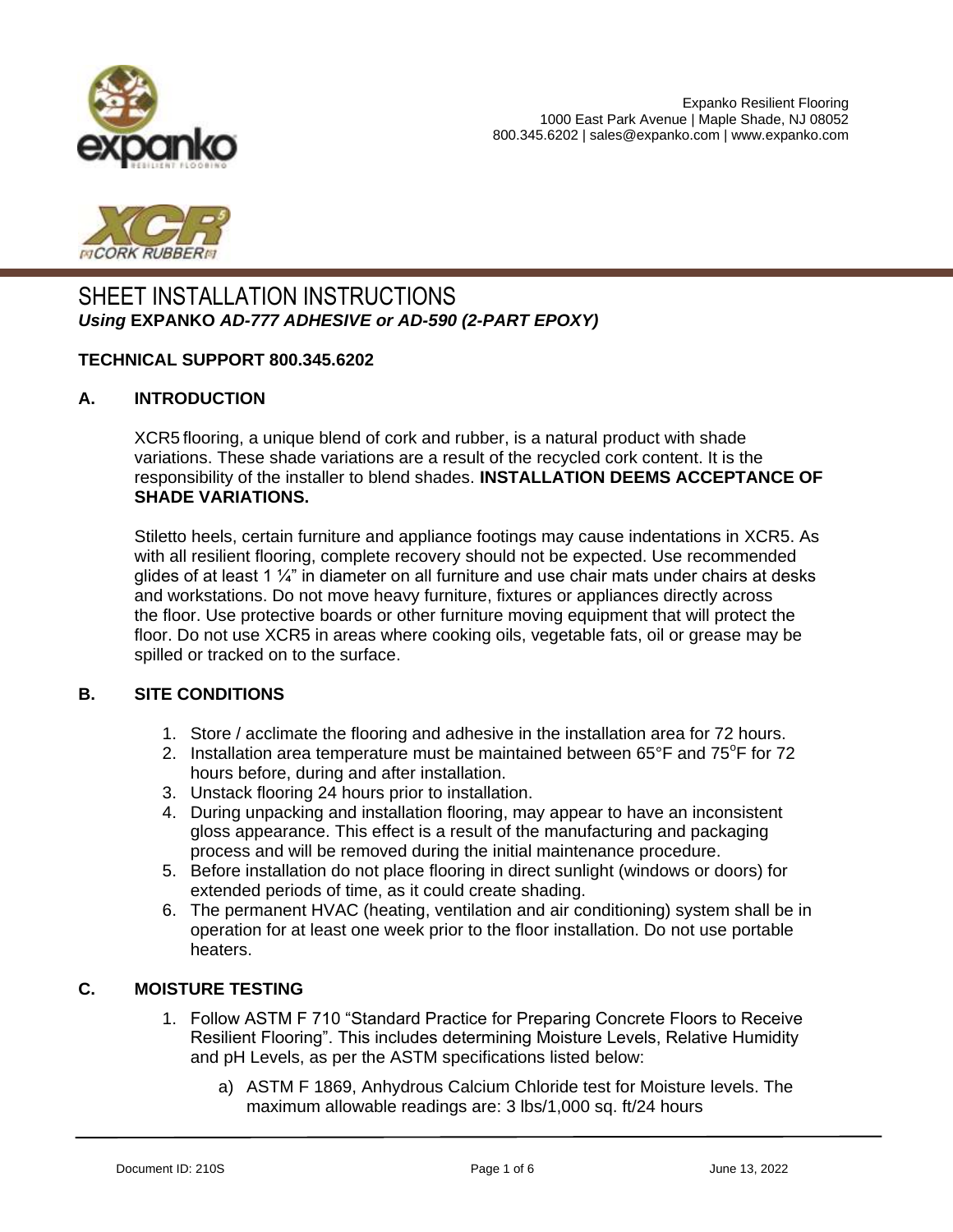- b) ASTM F 2170, Relative Humidity (RH) test using in situ probes. The maximum allowable reading is 75% RH.
- c) ASTM F 710, pH levels (test procedure 5.3.1). The readings should be between 8 and 10.
- 2. The ASTM test frequency recommendation is 3 measures for the first 1,000 sq. ft. and one measure for each additional 1,000 sq. ft.
- 3. Ensure Moisture, Relative Humidity and pH tests have all been conducted and measures meet manufacturer's recommendations. Record all test results for reference.
- 4. For all grade installations (on, above or below), it is the flooring contractor's responsibility to ascertain that there is not too much moisture in the concrete and that it will not increase at a future date above the recommended levels. Expanko will not be responsible for hydrostatic pressure that may occur in the future.

## **SUBFLOOR PREPARATION**

- 1. Porous Surfaces: construction-grade plywood, cementitious underlayments, dry concrete that is above, on or below grade. Refer to ASTM F 1482 "Standard Practice for Installation and Preparation of Panel-Type Underlayment to Receive Resilient Flooring" for general guidelines for porous-type surface preparation.
- 2. Non-Porous Surfaces: terrazzo, ceramic tile, metal, existing fully adhered noncushion backed resilient on all grade levels except existing tile below grade. Refer to ASTM F 710 for general guidelines.
- 3. Concrete subfloor must be smooth and flat. Imperfections in the subfloor may show through the finished flooring. All cracks, voids and undulations must be repaired prior to flooring installation; with high strength Portland cement based patching material. Refer to WW Henry / Ardex for product recommendations and installation methods, [www.ardex.com.](http://www.ardex.com/) Expanko only recommends Ardex Products.
- 4. Saw cuts must be cleaned carefully, and flooring must not be installed over expansion joints.
- 5. All surfaces must be clean, dry and free of dust, grease, paint, oil sealers and curing compounds or any other foreign material that may interfere with proper adhesion.
- 6. Do not use chemical adhesive removal products (chemical abatement products): their use will void the Expanko adhesive system warranty.
- 7. For detailed instructions, refer to the Resilient Flooring Pre Installation Guidelines document available on our Web site at [www.expanko.com](http://www.expanko.com/)

#### **ADHESIVE SYSTEMS**

- 1. The use of the proper adhesive is critical to a successful end result. Expanko will only guarantee its flooring products if Expanko AD-777 or AD-590 (2-part epoxy) adhesives are used.
- 2. Expanko AD-777 adhesive is a wet-set adhesive for general use; for demanding applications such as heavy rolling load traffic, AD-590 (2-part epoxy) must be used.
- 3. Protect from freezing in transit and storage.
- 4. Kneepads should be used during installation and effort should be made to work off the flooring whenever possible.
- 5. Clean excess adhesive immediately using soapy water, ethyl alcohol or isopropyl alcohol.
- 6. Do not reuse container. Dispose of container and adhesive in accordance with federal, provincial/state, and local waste disposal regulations.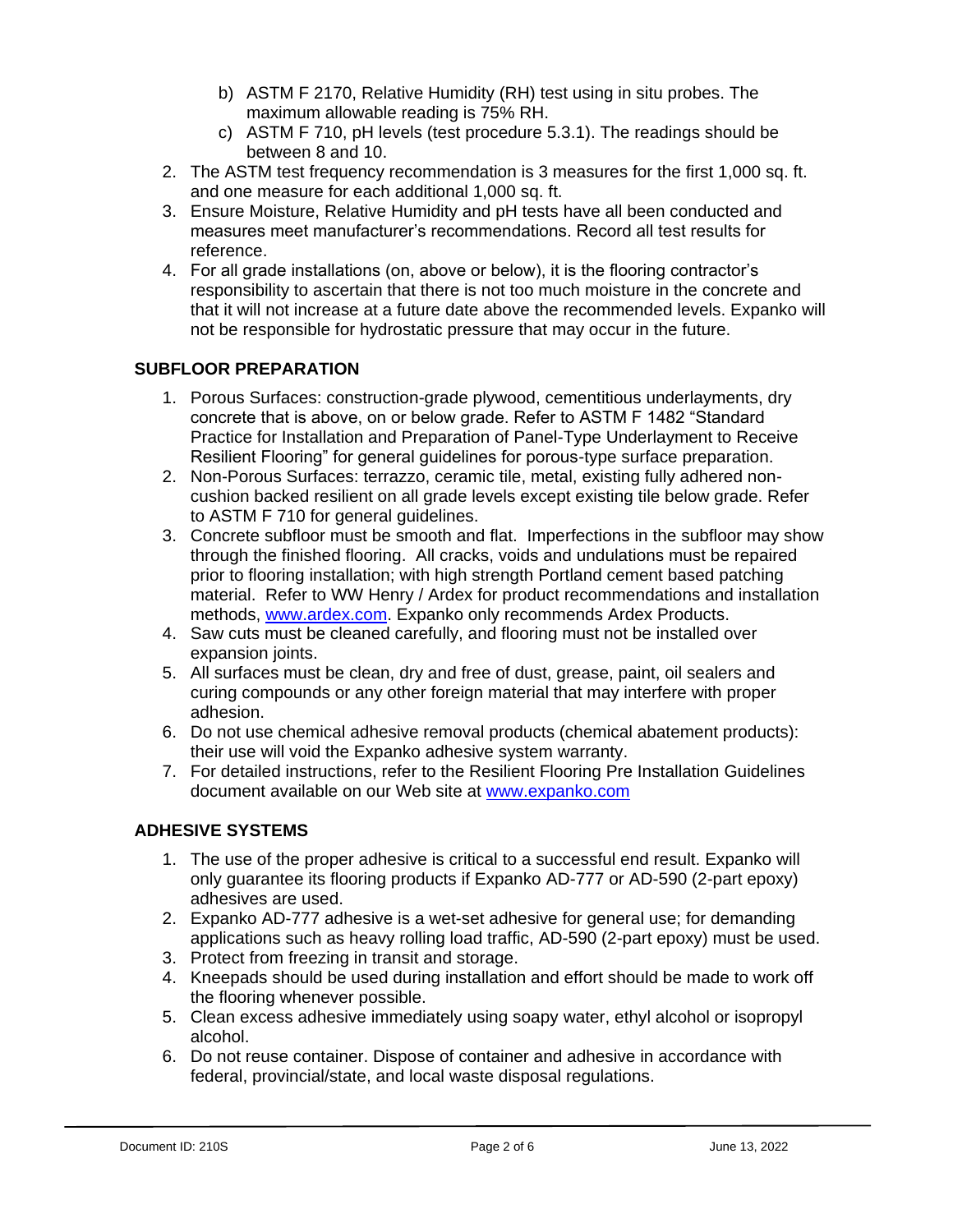7. Contact Expanko directly or the local Expanko Agents for additional information.

## **EXPANKO AD-777 ADHESIVE**

- 1. Expanko AD-777 is a wet-set adhesive; it is off-white with a syrupy consistency. 1/16"D X 1/32"W X 1/32"A, U Notch Trowel should be used.
- 2. Coverage: up to 150 sq ft per gallon.
- 3. Roll the flooring in both directions prior to adhesive hardening with a 75-100 lb. sectional roller.
- 4. We recommend the following guidelines for traffic:
	- No traffic for 12 hours
	- Light foot traffic between 12 and 72 hours
	- Moderate to heavy traffic after 72 hours.

# **EXPANKO AD-590 2-PART EPOXY ADHESIVE**

- 1. AD-590 adhesive is a two-part epoxy-based adhesive that is beige when mixed.
- 2. A very strong bond is created when applied to porous and non-porous surfaces.
- 3. Remove the lid of part A and stir using a mechanical mixer. Remove the lid of part B and pour all the contents into the container of part A. Use a rubber spatula to remove everything from the container. Use a mechanical mixer to ensure proper blending, as inadequate mixing could cause bond failure.
- 4. Pour the entire adhesive onto the floor immediately after mixing. Do not leave the mixed adhesive in the original can; the heat generated by the chemical reaction will reduce the open time of the adhesive.
- 5. **Porous and non-porous surfaces**: Spread adhesive with a 1/32''D x 1/16''W x 5/64''A U-notched trowel on surfaces.
- 6. Coverage: up to 250 sq. ft. /gal.
- 7. Curing time will vary depending on site conditions (i.e. temperature, humidity). It is still workable if it is wet and sticks to the fingers when touched. If a dry skin has formed on the surface of the adhesive, remove the adhesive and start over.
- 8. The floor must be rolled in both directions prior to adhesive hardening with a (75- 100 lb.) sectional roller. Rolling must be done within 30 minutes of laying the flooring; roll again 2 to 3 hours later.
- 9. We recommend the following guidelines for traffic:
	- First 12 hours: no traffic;
	- 12 -72 hours: light traffic only;
	- 72 hours: moderate to heavy foot traffic, placement of furniture and light rolling traffic;
	- After 7 days: regular rolling traffic.

# **D. PRODUCTION ACCLIMATION**

- 1. Acclimate adhesives and flooring at the installation site, in the area they are to be installed, for at least 72 hours (3 days) prior to installation. Temperature during acclimation period and installation shall be maintained between  $65^{\circ}$ F and  $75^{\circ}$ F and relative humidity shall be between 45% and 65%.
- 2. The permanent HVAC (heating, ventilation and air conditioning) system shall be in operation for at least one week prior to the floor installation. Do not use portable heaters.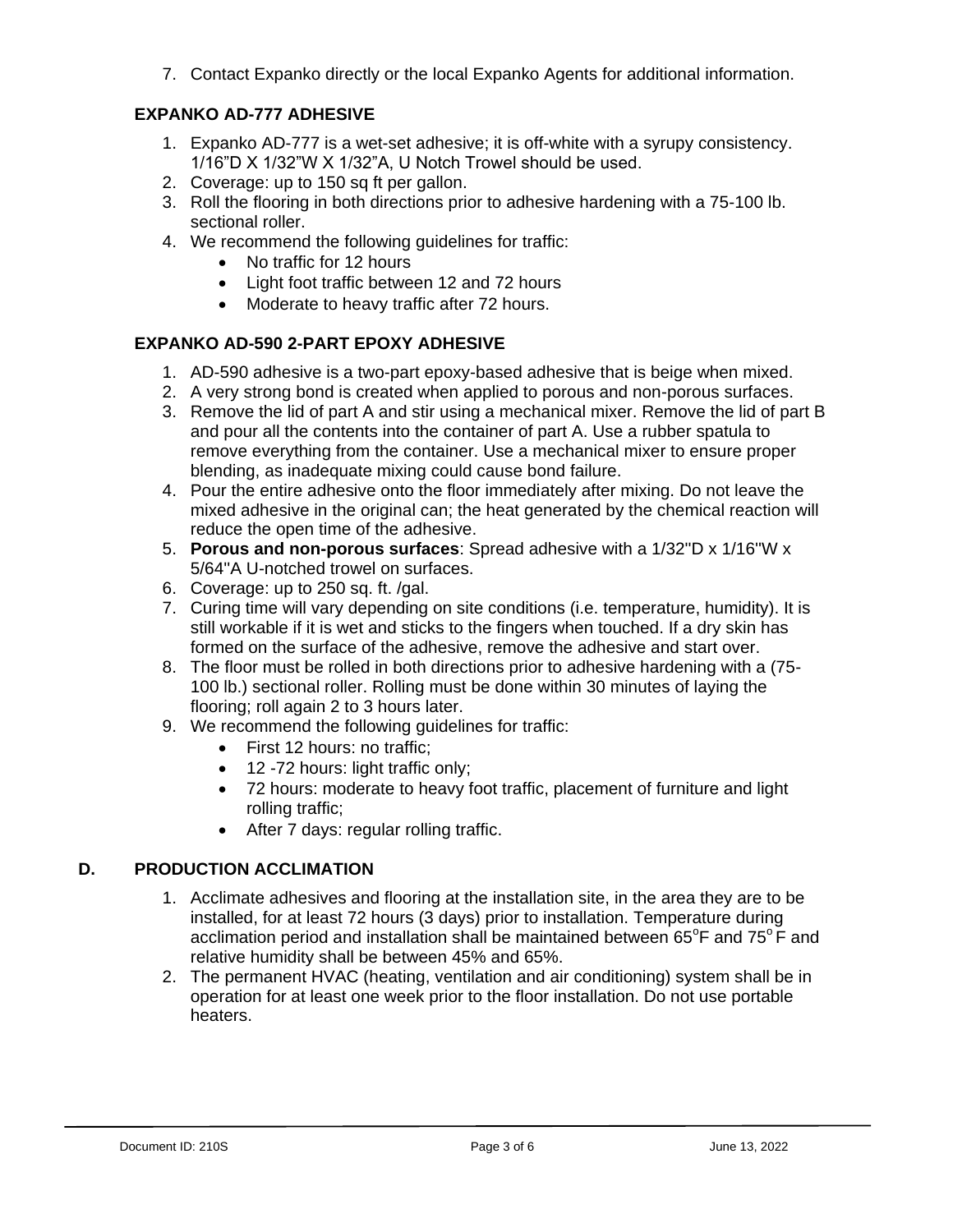## **E. INSTALLATION GUIDELINES**

- 1. Measure the area and cut the required amount from the roll of Expanko XCR5 Cork/Rubber Sheet. When piecing along a wall, cut approximately 2-3" extra to run up the wall.
- 2. Lay it on the floor and center it.
- 3. Push the first sheet against the wall and scribe the shape of the wall  $\frac{1}{2}$ " into the roll.
- 4. Using a sharp hooked knife, trim the excess scribed material from the piece.
- 5. Position the trimmed piece against the wall and trim  $\frac{1}{2}$  from the opposite (salvage) edge using an edge trimmer or sharp knife and steel edge ruler.
- 6. Cut the next length.
- 7. Position the second length  $\frac{1}{2}$ " to 1" over the wall length at the seam and trim off  $\frac{1}{2}$ " from the salvage edge.
- 8. Repeat this procedure until there are enough pieces to install in a day. *Note: Roll Expanko XCR5 Cork/Rubber Sheet Rubber with the finished surface exposed. If the cut rolls must be re-rolled, the top must be visible.*
- 9. Use a blue chalk line to snap a line indicating the area where the adhesive is to be spread.
- 10. Spread the adhesive on the area under the first length of rubber. Follow the application instructions outlined in the Adhesive Systems section. Do not spread the adhesive outside the chalk line.
- 11. Lay the first length of Expanko XCR5 flooring on the wet adhesive and roll to eliminate air bubbles.
- 12. Roll in both directions with a 150-lb sectional roller.
- 13. Repeat steps 9, 10, 11, and 12.
- 14. After rolling the second length, scribe the overlap and trim with a sharp knife and roll edges using a hand roller.
- 15. Repeat this process for the remainder of the installation.
- 16. Allow the adhesive to cure.

### **HEAT WELDING**

- 1. After installation, ensure that the adhesive is fully cured. Set the depth of the mechanical groover to 2/3 of the material's gauge. Test this on a piece of scrap material. If a hand grooving tool is being used, ensure that the depth is kept consistent and the blade sharp.
- 2. Groove all seams with a mechanical groover. Hand groove areas that are hard to reach, such as close to the walls. A grooving tool with a guide is recommended.
- 3. Clean all grooves and the general area of dust and debris.
- 4. Preheat a variable heat-welding gun to the correct temperature. We recommend that you practice welding on a scrap piece that has been grooved.
- 5. Cut a length of XCR5 Rubber Weld welding rod sufficient to weld the required length plus 12" extra.
- 6. Weld the seam next to the wall. Apply slight pressure to the gun to help force the melted rod into the groove. Adjust the application speed as required.
- 7. Do not start to trim the excess welding rod until it is completely cool.
- 8. Apply a mixture of one-part liquid soap and ten parts water to the welding rod and 1" either side of the flooring to help lubricate the trim plate when trimming.
- 9. Use a trim plate and a sharp crescent knife to remove the excess welding rod. Make the finishing trim using only the crescent knife.
- 10. Clean the area with a brush or vacuum.
- 11. Keep all traffic off the floor.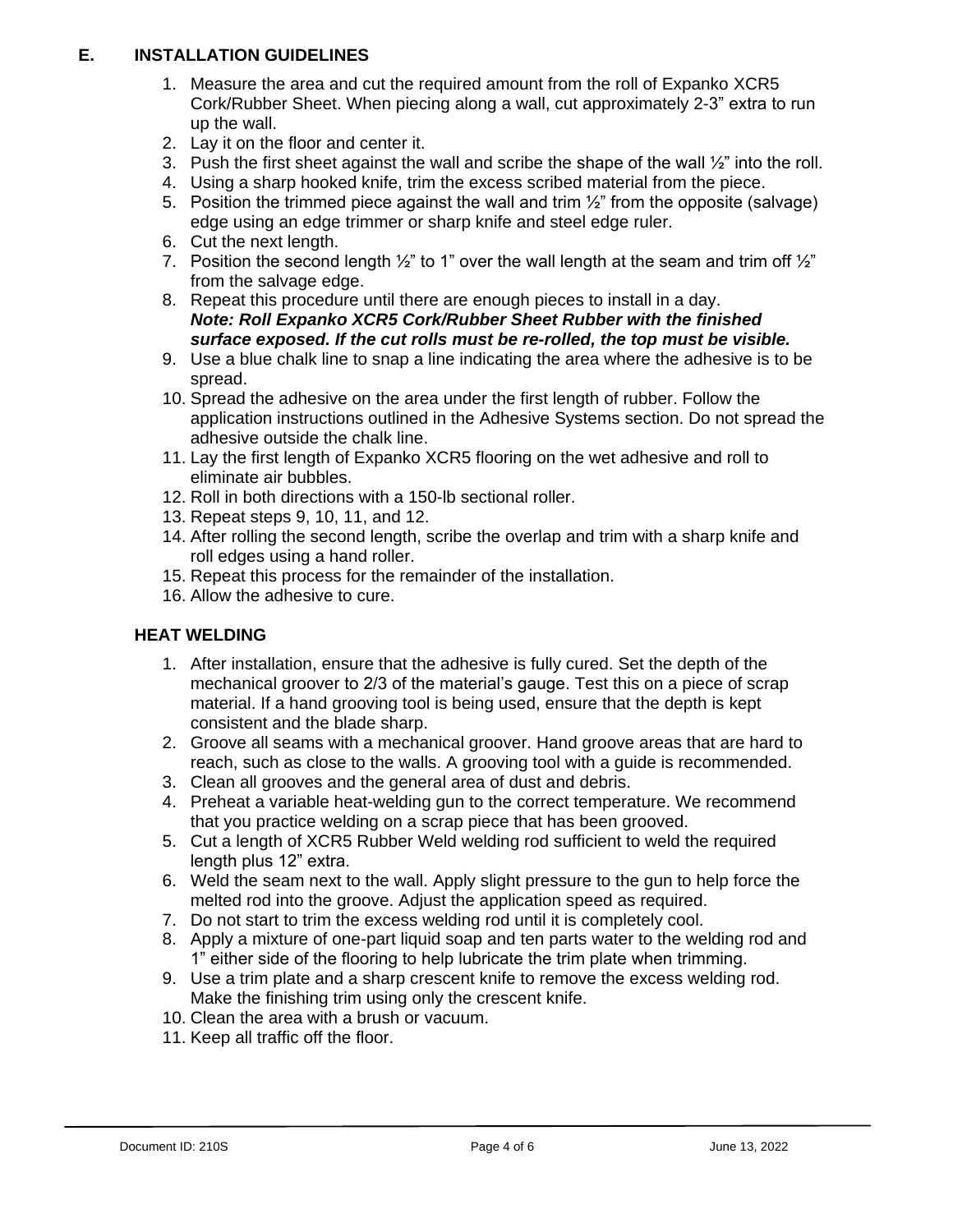### **FLASH COVE INSTALLATION**

- 1. Before proceeding, make sure the subfloor and wall are suitably prepared for the flooring installation.
- 2. Install the cove cap to the wall at the required height from the floor. Depending on the cap system, this can be either installed with adhesive or nails/staples.
- 3. Use either a pattern form or template to cut the inside and outside corner of the wall section pieces of rolled rubber.
- 4. Apply the adhesive(s) to both the wall and subfloor.
- 5. Lay the flooring onto the adhesive and form the cove at the wall intersection. Make sure no air is trapped between the rolled rubber and the adhesive.
- 6. Press the flooring into the cove cap.
- 7. Roll the entire floor with a 150-lb. section roller. Use a hand roller for the cove section.
- 8. Make any final trims and adjustments to the cove and corners then roll again.
- 9. The seams and edges of the inside and outside corners can be sealed using one of the following methods: heat welding, or Color Rite caulking system.

## **COLOR RITE CAULKING SEALER SYSTEM**

- 1. Color Rite caulking sealing system is designed to seal and finish the seams and edges of rolled rubber to create a finished appearance.
- 2. Color Rite is available in a squeezable tube and therefore does not require a special applicator.
- 3. It will not stain or change the color or surface appearance of rolled rubber. Color Rite is light when applied but darkens as it dries. A second application may be necessary if the gaps or spaces are abnormal in width and depth, or if excess material was wiped out before cured, causing gapes.
- 4. After the adhesive has cured, you can seal the seams and edges with Color Rite caulking.
- 5. Make sure that the edges of the rubber are clean, dry and free from adhesive residue. Joint size should not exceed 3/8" x 3/8".
- 6. Cut the nozzle of the tube to the required size.
- 7. Starting at the base of the cove on the inside/outside corner, squeeze the tube to apply a bead of Color Rite to the seam. Note: Put masking tape on both sides of the joint to stop it from smearing onto the rolled rubber. This will speed clean up.
- 8. Use a smooth spreader or finger to smooth the Color Rite as desired.
- 9. Clean excess sealer from the flooring immediately.
- 10. Allow the Color Rite to dry. Curing time is approximately 1 hour, depending on site conditions.
- 11. Clean all tools using warm water before the sealer cures.
- 12. Color Rite caulking can be obtained directly from Color Rite customer service. Call: 405.354.3644.

## **FLOOR PROTECTION AND INITIAL MAINTENANCE**

- 1. Following installation and cleanup of the tile protect it by laying sheets of brown Kraft paper over the flooring and then a layer of plywood sheets. Leave until the work of all other trades has been completed.
- 2. Do not start any maintenance procedures for a minimum of five (5) days after installation.
- 3. Do not, at any time during the initial maintenance or thereafter, flood the floor with water or maintenance solutions.